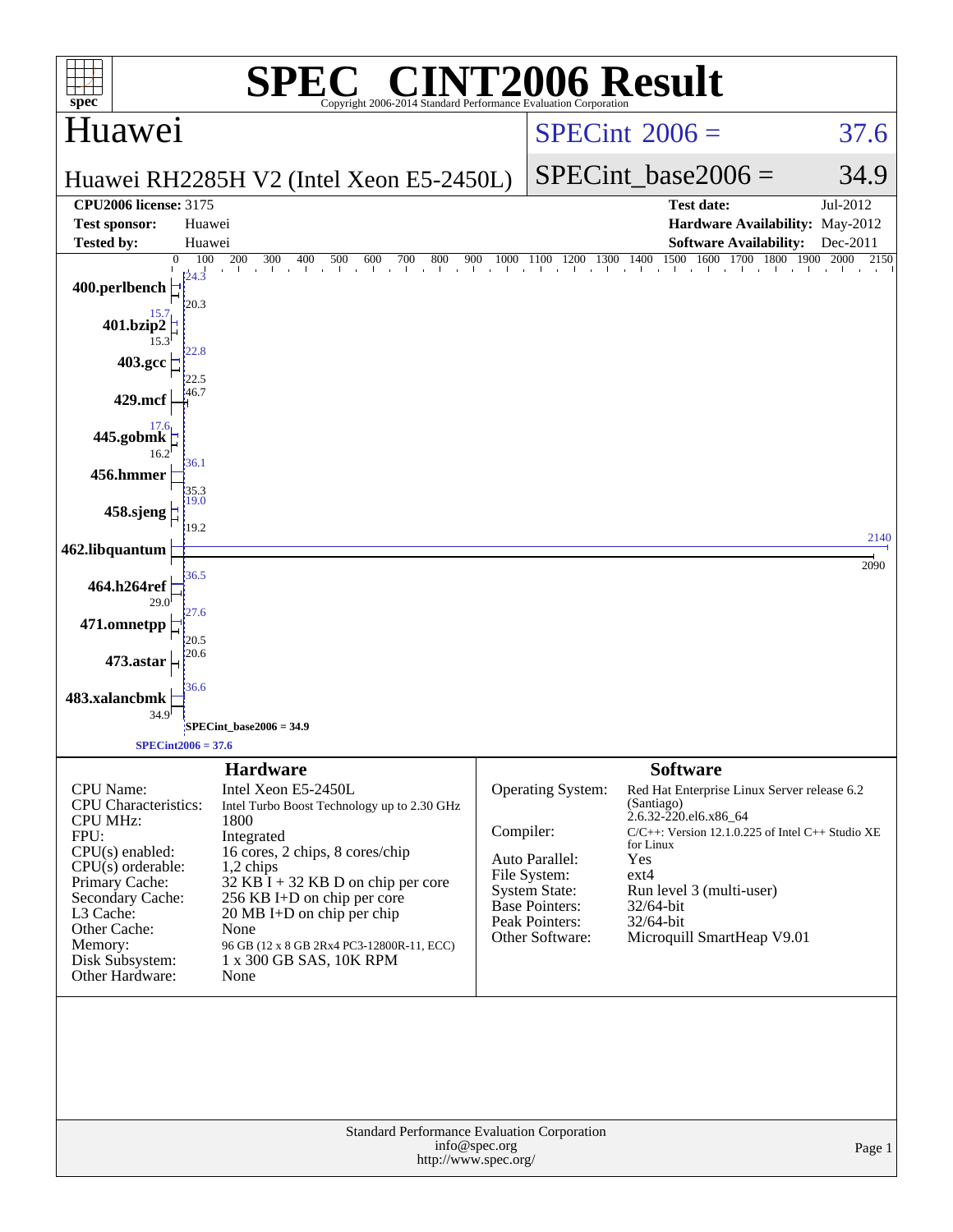

### Huawei

## $SPECint2006 = 37.6$  $SPECint2006 = 37.6$

Huawei RH2285H V2 (Intel Xeon E5-2450L)

SPECint base2006 =  $34.9$ 

**[CPU2006 license:](http://www.spec.org/auto/cpu2006/Docs/result-fields.html#CPU2006license)** 3175 **[Test date:](http://www.spec.org/auto/cpu2006/Docs/result-fields.html#Testdate)** Jul-2012

**[Test sponsor:](http://www.spec.org/auto/cpu2006/Docs/result-fields.html#Testsponsor)** Huawei **[Hardware Availability:](http://www.spec.org/auto/cpu2006/Docs/result-fields.html#HardwareAvailability)** May-2012 **[Tested by:](http://www.spec.org/auto/cpu2006/Docs/result-fields.html#Testedby)** Huawei **[Software Availability:](http://www.spec.org/auto/cpu2006/Docs/result-fields.html#SoftwareAvailability)** Dec-2011

### **[Results Table](http://www.spec.org/auto/cpu2006/Docs/result-fields.html#ResultsTable)**

|                         | <b>Base</b>    |              |                                                    |                                                     |                |       | <b>Peak</b>    |              |                |              |                |              |
|-------------------------|----------------|--------------|----------------------------------------------------|-----------------------------------------------------|----------------|-------|----------------|--------------|----------------|--------------|----------------|--------------|
| <b>Benchmark</b>        | <b>Seconds</b> | <b>Ratio</b> | <b>Seconds</b>                                     | Ratio                                               | <b>Seconds</b> | Ratio | <b>Seconds</b> | <b>Ratio</b> | <b>Seconds</b> | <b>Ratio</b> | <b>Seconds</b> | <b>Ratio</b> |
| $ 400.\text{perlbench}$ | 480            | 20.3         | 481                                                | 20.3                                                | 480            | 20.4  | 403            | 24.2         | 402            | 24.3         | 401            | 24.3         |
| 401.bzip2               | 630            | 15.3         | 630                                                | 15.3                                                | 630            | 15.3  | 615            | 15.7         | 617            | 15.7         | 617            | 15.6         |
| $403.\mathrm{gcc}$      | 358            | 22.5         | 358                                                | 22.5                                                | 357            | 22.5  | 353            | 22.8         | 353            | 22.8         | 353            | 22.8         |
| $429$ .mcf              | 196            | 46.5         | 194                                                | 47.0                                                | 195            | 46.7  | 196            | 46.5         | 194            | 47.0         | 195            | 46.7         |
| $445$ .gobmk            | 648            | 16.2         | 648                                                | 16.2                                                | 649            | 16.2  | 597            | 17.6         | 598            | 17.6         | 597            | 17.6         |
| $456.$ hmmer            | 264            | 35.3         | 264                                                | 35.3                                                | 264            | 35.3  | 258            | 36.1         | 258            | 36.1         | 258            | <u>36.1</u>  |
| $458$ .sjeng            | 629            | 19.2         | 629                                                | 19.2                                                | 628            | 19.3  | 635            | 19.0         | 636            | 19.0         | 635            | <b>19.0</b>  |
| 462.libquantum          | 9.90           | 2090         | 9.90                                               | 2090                                                | 9.90           | 2090  | 9.70           | 2140         | 9.70           | 2140         | 9.70           | 2140         |
| 464.h264ref             | 763            | 29.0         | 765                                                | 28.9                                                | 763            | 29.0  | 616            | 35.9         | 606            | 36.5         | 605            | 36.6         |
| 471.omnetpp             | 305            | 20.5         | 305                                                | 20.5                                                | 305            | 20.5  | 224            | 27.8         | 226            | 27.6         | 226            | 27.6         |
| $473$ . astar           | 340            | 20.6         | 341                                                | 20.6                                                | 341            | 20.6  | 340            | 20.6         | 341            | 20.6         | 341            | 20.6         |
| 483.xalancbmk           | 198            | 34.9         | 198                                                | 34.8                                                | 193            | 35.8  | 189            | 36.4         | 189            | 36.6         | 189            | 36.6         |
|                         |                |              | Decute conceal in the order in which they were mun | Dold underlined text indicates a madien massurement |                |       |                |              |                |              |                |              |

Results appear in the [order in which they were run.](http://www.spec.org/auto/cpu2006/Docs/result-fields.html#RunOrder) Bold underlined text [indicates a median measurement.](http://www.spec.org/auto/cpu2006/Docs/result-fields.html#Median)

### **[Operating System Notes](http://www.spec.org/auto/cpu2006/Docs/result-fields.html#OperatingSystemNotes)**

 Stack size set to unlimited using "ulimit -s unlimited" Transparent Huge Pages enabled with: echo always > /sys/kernel/mm/redhat\_transparent\_hugepage/enabled Select only test related files when installing the operating system

### **[Platform Notes](http://www.spec.org/auto/cpu2006/Docs/result-fields.html#PlatformNotes)**

 BIOS configuration: Intel Hyper-Threading set to Disabled Set Power Efficiency Mode to Performance Sysinfo program /spec/config/sysinfo.rev6800 \$Rev: 6800 \$ \$Date:: 2011-10-11 #\$ 6f2ebdff5032aaa42e583f96b07f99d3 running on DH310-2 Tue Jul 17 12:44:08 2012 This section contains SUT (System Under Test) info as seen by some common utilities. To remove or add to this section, see: <http://www.spec.org/cpu2006/Docs/config.html#sysinfo> From /proc/cpuinfo model name : Intel(R) Xeon(R) CPU E5-2450L 0 @ 1.80GHz 2 "physical id"s (chips) 16 "processors" cores, siblings (Caution: counting these is hw and system dependent. The following excerpts from /proc/cpuinfo might not be reliable. Use with caution.) cpu cores : 8 siblings : 8 Continued on next page

> Standard Performance Evaluation Corporation [info@spec.org](mailto:info@spec.org) <http://www.spec.org/>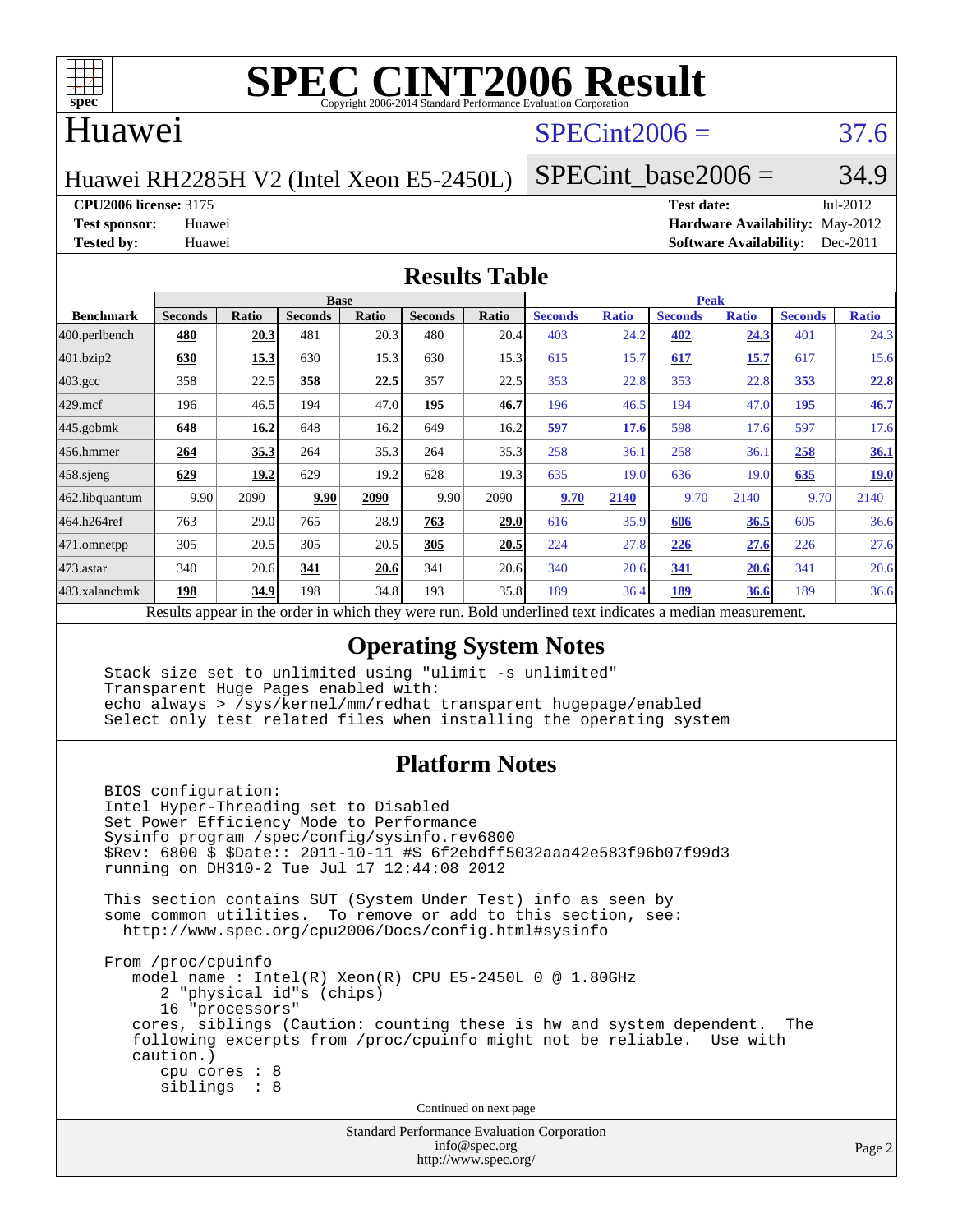

### Huawei

 $SPECint2006 = 37.6$  $SPECint2006 = 37.6$ 

Huawei RH2285H V2 (Intel Xeon E5-2450L)

**[Tested by:](http://www.spec.org/auto/cpu2006/Docs/result-fields.html#Testedby)** Huawei **[Software Availability:](http://www.spec.org/auto/cpu2006/Docs/result-fields.html#SoftwareAvailability)** Dec-2011

SPECint base2006 =  $34.9$ 

**[CPU2006 license:](http://www.spec.org/auto/cpu2006/Docs/result-fields.html#CPU2006license)** 3175 **[Test date:](http://www.spec.org/auto/cpu2006/Docs/result-fields.html#Testdate)** Jul-2012 **[Test sponsor:](http://www.spec.org/auto/cpu2006/Docs/result-fields.html#Testsponsor)** Huawei **[Hardware Availability:](http://www.spec.org/auto/cpu2006/Docs/result-fields.html#HardwareAvailability)** May-2012

### **[Platform Notes \(Continued\)](http://www.spec.org/auto/cpu2006/Docs/result-fields.html#PlatformNotes)**

 physical 0: cores 0 1 2 3 4 5 6 7 physical 1: cores 0 1 2 3 4 5 6 7 cache size : 20480 KB

From /proc/meminfo<br>MemTotal: 99030424 kB HugePages\_Total: 0<br>Hugepagesize: 2048 kB Hugepagesize:

 From /etc/\*release\* /etc/\*version\* redhat-release: Red Hat Enterprise Linux Server release 6.2 (Santiago) system-release: Red Hat Enterprise Linux Server release 6.2 (Santiago) system-release-cpe: cpe:/o:redhat:enterprise\_linux:6server:ga:server

uname -a:

 Linux DH310-2 2.6.32-220.el6.x86\_64 #1 SMP Wed Nov 9 08:03:13 EST 2011 x86\_64 x86\_64 x86\_64 GNU/Linux

run-level 3 Jul 17 03:22

 SPEC is set to: /spec Filesystem Type Size Used Avail Use% Mounted on /dev/sda1 ext4 289G 103G 171G 38% /

Additional information from dmidecode:

(End of data from sysinfo program)

### **[General Notes](http://www.spec.org/auto/cpu2006/Docs/result-fields.html#GeneralNotes)**

Environment variables set by runspec before the start of the run: KMP\_AFFINITY = "granularity=fine,compact,0,1" LD\_LIBRARY\_PATH = "/spec/libs/32:/spec/libs/64" OMP\_NUM\_THREADS = "16"

 Binaries compiled on a system with 2 x Xeon X5645 CPU + 16GB memory using RHEL 6.1 The Huawei RH2285 v2 and Huawei RH2285H v2 models are electronically equivalent. The results have been measured on a Huawei RH2285 v2 model

# **[Base Compiler Invocation](http://www.spec.org/auto/cpu2006/Docs/result-fields.html#BaseCompilerInvocation)**

[C benchmarks](http://www.spec.org/auto/cpu2006/Docs/result-fields.html#Cbenchmarks): icc  $-m64$ 

[C++ benchmarks:](http://www.spec.org/auto/cpu2006/Docs/result-fields.html#CXXbenchmarks) [icpc -m64](http://www.spec.org/cpu2006/results/res2014q3/cpu2006-20140628-30067.flags.html#user_CXXbase_intel_icpc_64bit_fc66a5337ce925472a5c54ad6a0de310)

> Standard Performance Evaluation Corporation [info@spec.org](mailto:info@spec.org) <http://www.spec.org/>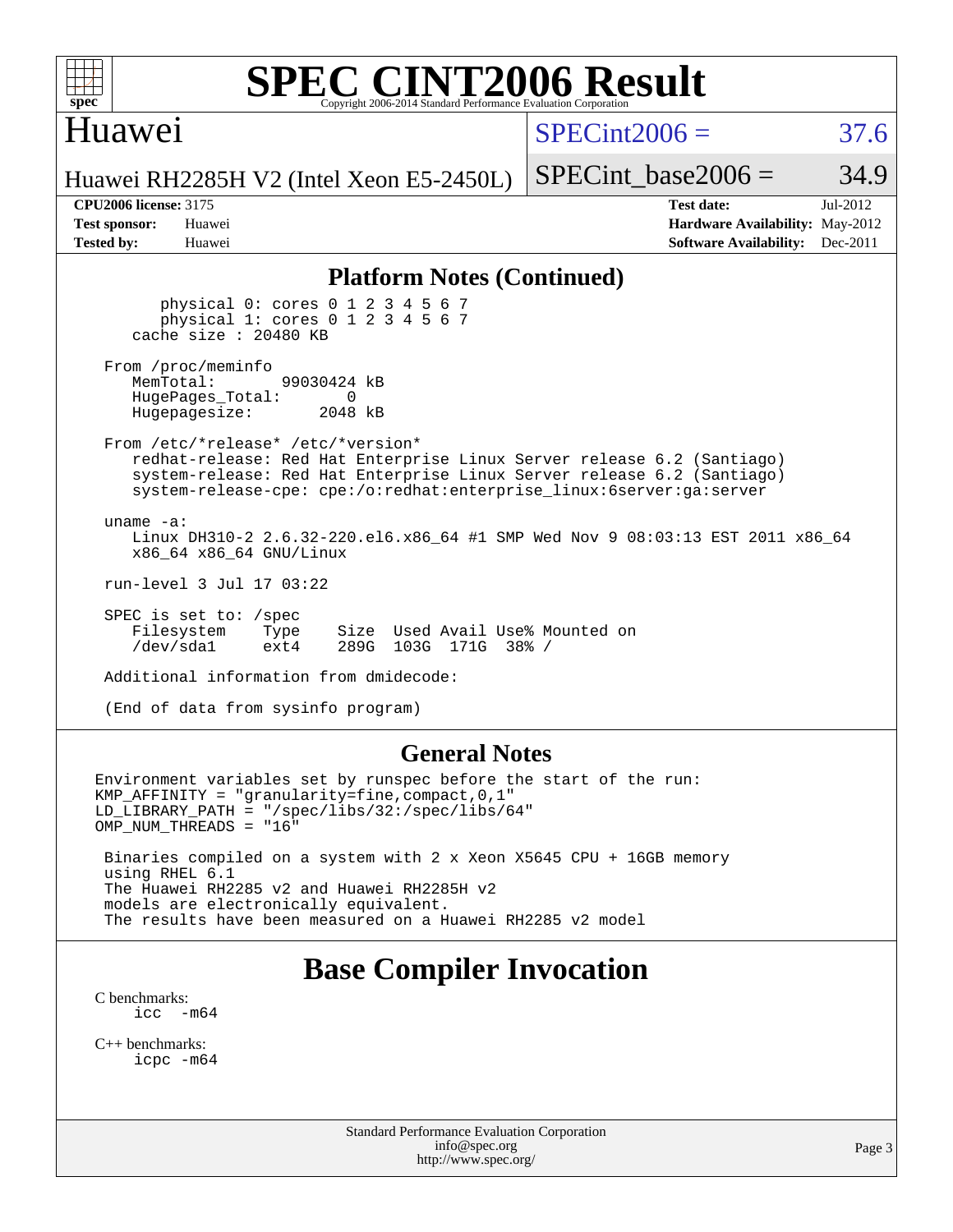

### Huawei

 $SPECint2006 = 37.6$  $SPECint2006 = 37.6$ 

Huawei RH2285H V2 (Intel Xeon E5-2450L)

SPECint base2006 =  $34.9$ 

**[CPU2006 license:](http://www.spec.org/auto/cpu2006/Docs/result-fields.html#CPU2006license)** 3175 **[Test date:](http://www.spec.org/auto/cpu2006/Docs/result-fields.html#Testdate)** Jul-2012 **[Test sponsor:](http://www.spec.org/auto/cpu2006/Docs/result-fields.html#Testsponsor)** Huawei **[Hardware Availability:](http://www.spec.org/auto/cpu2006/Docs/result-fields.html#HardwareAvailability)** May-2012 **[Tested by:](http://www.spec.org/auto/cpu2006/Docs/result-fields.html#Testedby)** Huawei **[Software Availability:](http://www.spec.org/auto/cpu2006/Docs/result-fields.html#SoftwareAvailability)** Dec-2011

### **[Base Portability Flags](http://www.spec.org/auto/cpu2006/Docs/result-fields.html#BasePortabilityFlags)**

 400.perlbench: [-DSPEC\\_CPU\\_LP64](http://www.spec.org/cpu2006/results/res2014q3/cpu2006-20140628-30067.flags.html#b400.perlbench_basePORTABILITY_DSPEC_CPU_LP64) [-DSPEC\\_CPU\\_LINUX\\_X64](http://www.spec.org/cpu2006/results/res2014q3/cpu2006-20140628-30067.flags.html#b400.perlbench_baseCPORTABILITY_DSPEC_CPU_LINUX_X64) 401.bzip2: [-DSPEC\\_CPU\\_LP64](http://www.spec.org/cpu2006/results/res2014q3/cpu2006-20140628-30067.flags.html#suite_basePORTABILITY401_bzip2_DSPEC_CPU_LP64) 403.gcc: [-DSPEC\\_CPU\\_LP64](http://www.spec.org/cpu2006/results/res2014q3/cpu2006-20140628-30067.flags.html#suite_basePORTABILITY403_gcc_DSPEC_CPU_LP64) 429.mcf: [-DSPEC\\_CPU\\_LP64](http://www.spec.org/cpu2006/results/res2014q3/cpu2006-20140628-30067.flags.html#suite_basePORTABILITY429_mcf_DSPEC_CPU_LP64) 445.gobmk: [-DSPEC\\_CPU\\_LP64](http://www.spec.org/cpu2006/results/res2014q3/cpu2006-20140628-30067.flags.html#suite_basePORTABILITY445_gobmk_DSPEC_CPU_LP64) 456.hmmer: [-DSPEC\\_CPU\\_LP64](http://www.spec.org/cpu2006/results/res2014q3/cpu2006-20140628-30067.flags.html#suite_basePORTABILITY456_hmmer_DSPEC_CPU_LP64) 458.sjeng: [-DSPEC\\_CPU\\_LP64](http://www.spec.org/cpu2006/results/res2014q3/cpu2006-20140628-30067.flags.html#suite_basePORTABILITY458_sjeng_DSPEC_CPU_LP64) 462.libquantum: [-DSPEC\\_CPU\\_LP64](http://www.spec.org/cpu2006/results/res2014q3/cpu2006-20140628-30067.flags.html#suite_basePORTABILITY462_libquantum_DSPEC_CPU_LP64) [-DSPEC\\_CPU\\_LINUX](http://www.spec.org/cpu2006/results/res2014q3/cpu2006-20140628-30067.flags.html#b462.libquantum_baseCPORTABILITY_DSPEC_CPU_LINUX) 464.h264ref: [-DSPEC\\_CPU\\_LP64](http://www.spec.org/cpu2006/results/res2014q3/cpu2006-20140628-30067.flags.html#suite_basePORTABILITY464_h264ref_DSPEC_CPU_LP64) 471.omnetpp: [-DSPEC\\_CPU\\_LP64](http://www.spec.org/cpu2006/results/res2014q3/cpu2006-20140628-30067.flags.html#suite_basePORTABILITY471_omnetpp_DSPEC_CPU_LP64) 473.astar: [-DSPEC\\_CPU\\_LP64](http://www.spec.org/cpu2006/results/res2014q3/cpu2006-20140628-30067.flags.html#suite_basePORTABILITY473_astar_DSPEC_CPU_LP64) 483.xalancbmk: [-DSPEC\\_CPU\\_LP64](http://www.spec.org/cpu2006/results/res2014q3/cpu2006-20140628-30067.flags.html#suite_basePORTABILITY483_xalancbmk_DSPEC_CPU_LP64) [-DSPEC\\_CPU\\_LINUX](http://www.spec.org/cpu2006/results/res2014q3/cpu2006-20140628-30067.flags.html#b483.xalancbmk_baseCXXPORTABILITY_DSPEC_CPU_LINUX)

### **[Base Optimization Flags](http://www.spec.org/auto/cpu2006/Docs/result-fields.html#BaseOptimizationFlags)**

[C benchmarks](http://www.spec.org/auto/cpu2006/Docs/result-fields.html#Cbenchmarks):

[-xSSE4.2](http://www.spec.org/cpu2006/results/res2014q3/cpu2006-20140628-30067.flags.html#user_CCbase_f-xSSE42_f91528193cf0b216347adb8b939d4107) [-ipo](http://www.spec.org/cpu2006/results/res2014q3/cpu2006-20140628-30067.flags.html#user_CCbase_f-ipo) [-O3](http://www.spec.org/cpu2006/results/res2014q3/cpu2006-20140628-30067.flags.html#user_CCbase_f-O3) [-no-prec-div](http://www.spec.org/cpu2006/results/res2014q3/cpu2006-20140628-30067.flags.html#user_CCbase_f-no-prec-div) [-parallel](http://www.spec.org/cpu2006/results/res2014q3/cpu2006-20140628-30067.flags.html#user_CCbase_f-parallel) [-opt-prefetch](http://www.spec.org/cpu2006/results/res2014q3/cpu2006-20140628-30067.flags.html#user_CCbase_f-opt-prefetch) [-auto-p32](http://www.spec.org/cpu2006/results/res2014q3/cpu2006-20140628-30067.flags.html#user_CCbase_f-auto-p32)

[C++ benchmarks:](http://www.spec.org/auto/cpu2006/Docs/result-fields.html#CXXbenchmarks)

[-xSSE4.2](http://www.spec.org/cpu2006/results/res2014q3/cpu2006-20140628-30067.flags.html#user_CXXbase_f-xSSE42_f91528193cf0b216347adb8b939d4107) [-ipo](http://www.spec.org/cpu2006/results/res2014q3/cpu2006-20140628-30067.flags.html#user_CXXbase_f-ipo) [-O3](http://www.spec.org/cpu2006/results/res2014q3/cpu2006-20140628-30067.flags.html#user_CXXbase_f-O3) [-no-prec-div](http://www.spec.org/cpu2006/results/res2014q3/cpu2006-20140628-30067.flags.html#user_CXXbase_f-no-prec-div) [-opt-prefetch](http://www.spec.org/cpu2006/results/res2014q3/cpu2006-20140628-30067.flags.html#user_CXXbase_f-opt-prefetch) [-auto-p32](http://www.spec.org/cpu2006/results/res2014q3/cpu2006-20140628-30067.flags.html#user_CXXbase_f-auto-p32) [-Wl,-z,muldefs](http://www.spec.org/cpu2006/results/res2014q3/cpu2006-20140628-30067.flags.html#user_CXXbase_link_force_multiple1_74079c344b956b9658436fd1b6dd3a8a) [-L/smartheap -lsmartheap64](http://www.spec.org/cpu2006/results/res2014q3/cpu2006-20140628-30067.flags.html#user_CXXbase_SmartHeap64_5e654037dadeae1fe403ab4b4466e60b)

### **[Base Other Flags](http://www.spec.org/auto/cpu2006/Docs/result-fields.html#BaseOtherFlags)**

[C benchmarks](http://www.spec.org/auto/cpu2006/Docs/result-fields.html#Cbenchmarks):

403.gcc: [-Dalloca=\\_alloca](http://www.spec.org/cpu2006/results/res2014q3/cpu2006-20140628-30067.flags.html#b403.gcc_baseEXTRA_CFLAGS_Dalloca_be3056838c12de2578596ca5467af7f3)

## **[Peak Compiler Invocation](http://www.spec.org/auto/cpu2006/Docs/result-fields.html#PeakCompilerInvocation)**

[C benchmarks \(except as noted below\)](http://www.spec.org/auto/cpu2006/Docs/result-fields.html#Cbenchmarksexceptasnotedbelow):

icc  $-m64$ 

400.perlbench: [icc -m32](http://www.spec.org/cpu2006/results/res2014q3/cpu2006-20140628-30067.flags.html#user_peakCCLD400_perlbench_intel_icc_a6a621f8d50482236b970c6ac5f55f93)

445.gobmk: [icc -m32](http://www.spec.org/cpu2006/results/res2014q3/cpu2006-20140628-30067.flags.html#user_peakCCLD445_gobmk_intel_icc_a6a621f8d50482236b970c6ac5f55f93)

464.h264ref: [icc -m32](http://www.spec.org/cpu2006/results/res2014q3/cpu2006-20140628-30067.flags.html#user_peakCCLD464_h264ref_intel_icc_a6a621f8d50482236b970c6ac5f55f93)

[C++ benchmarks \(except as noted below\):](http://www.spec.org/auto/cpu2006/Docs/result-fields.html#CXXbenchmarksexceptasnotedbelow) [icpc -m32](http://www.spec.org/cpu2006/results/res2014q3/cpu2006-20140628-30067.flags.html#user_CXXpeak_intel_icpc_4e5a5ef1a53fd332b3c49e69c3330699)

473.astar: [icpc -m64](http://www.spec.org/cpu2006/results/res2014q3/cpu2006-20140628-30067.flags.html#user_peakCXXLD473_astar_intel_icpc_64bit_fc66a5337ce925472a5c54ad6a0de310)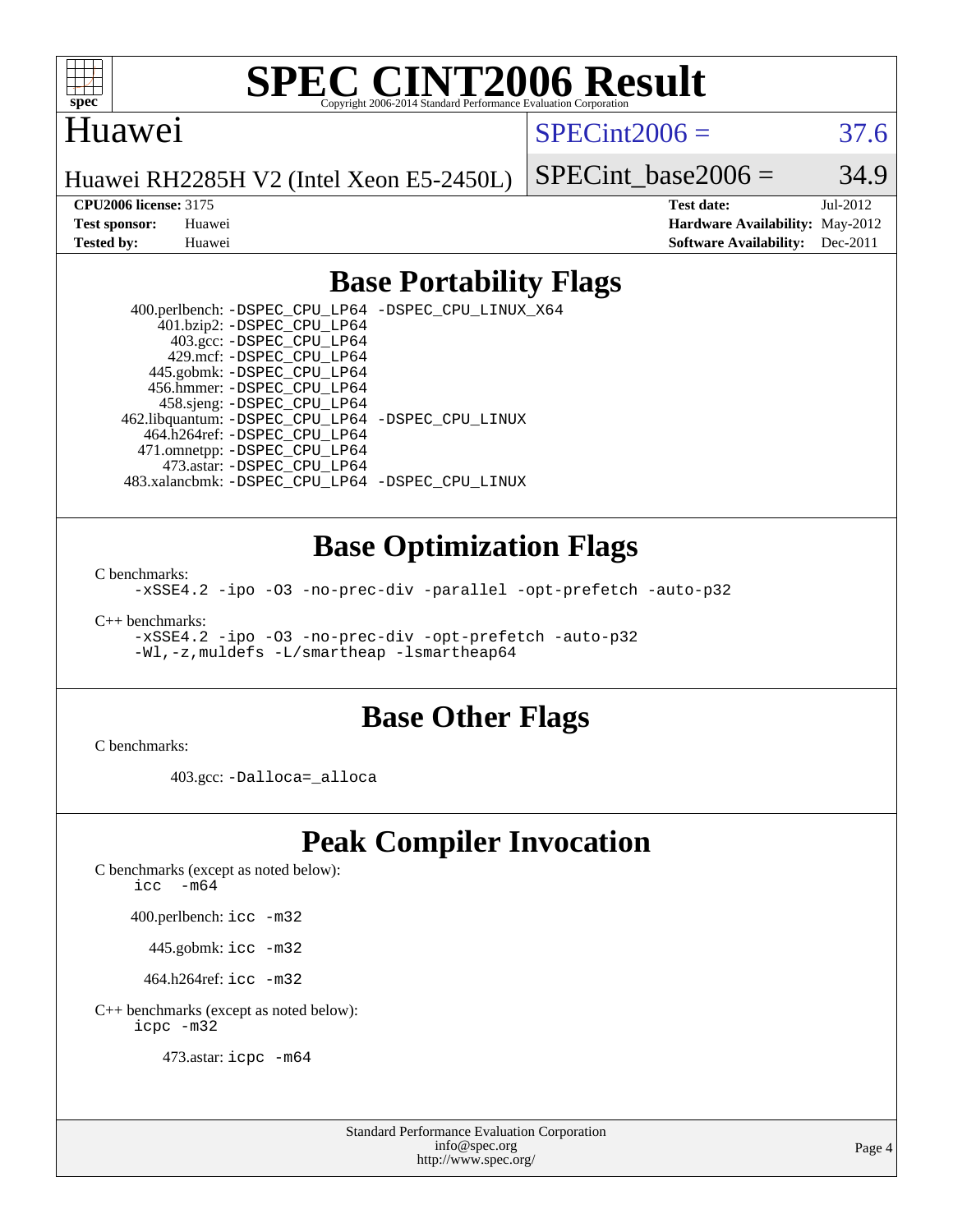

### **[SPEC CINT2006 Result](http://www.spec.org/auto/cpu2006/Docs/result-fields.html#SPECCINT2006Result)** Copyright 2006-2014 Standard Performance Evaluation C

### Huawei

 $SPECint2006 = 37.6$  $SPECint2006 = 37.6$ 

Huawei RH2285H V2 (Intel Xeon E5-2450L)

SPECint base2006 =  $34.9$ 

**[CPU2006 license:](http://www.spec.org/auto/cpu2006/Docs/result-fields.html#CPU2006license)** 3175 **[Test date:](http://www.spec.org/auto/cpu2006/Docs/result-fields.html#Testdate)** Jul-2012 **[Test sponsor:](http://www.spec.org/auto/cpu2006/Docs/result-fields.html#Testsponsor)** Huawei **[Hardware Availability:](http://www.spec.org/auto/cpu2006/Docs/result-fields.html#HardwareAvailability)** May-2012 **[Tested by:](http://www.spec.org/auto/cpu2006/Docs/result-fields.html#Testedby)** Huawei **[Software Availability:](http://www.spec.org/auto/cpu2006/Docs/result-fields.html#SoftwareAvailability)** Dec-2011

## **[Peak Portability Flags](http://www.spec.org/auto/cpu2006/Docs/result-fields.html#PeakPortabilityFlags)**

 400.perlbench: [-DSPEC\\_CPU\\_LINUX\\_IA32](http://www.spec.org/cpu2006/results/res2014q3/cpu2006-20140628-30067.flags.html#b400.perlbench_peakCPORTABILITY_DSPEC_CPU_LINUX_IA32) 401.bzip2: [-DSPEC\\_CPU\\_LP64](http://www.spec.org/cpu2006/results/res2014q3/cpu2006-20140628-30067.flags.html#suite_peakPORTABILITY401_bzip2_DSPEC_CPU_LP64) 403.gcc: [-DSPEC\\_CPU\\_LP64](http://www.spec.org/cpu2006/results/res2014q3/cpu2006-20140628-30067.flags.html#suite_peakPORTABILITY403_gcc_DSPEC_CPU_LP64) 429.mcf: [-DSPEC\\_CPU\\_LP64](http://www.spec.org/cpu2006/results/res2014q3/cpu2006-20140628-30067.flags.html#suite_peakPORTABILITY429_mcf_DSPEC_CPU_LP64) 456.hmmer: [-DSPEC\\_CPU\\_LP64](http://www.spec.org/cpu2006/results/res2014q3/cpu2006-20140628-30067.flags.html#suite_peakPORTABILITY456_hmmer_DSPEC_CPU_LP64) 458.sjeng: [-DSPEC\\_CPU\\_LP64](http://www.spec.org/cpu2006/results/res2014q3/cpu2006-20140628-30067.flags.html#suite_peakPORTABILITY458_sjeng_DSPEC_CPU_LP64) 462.libquantum: [-DSPEC\\_CPU\\_LP64](http://www.spec.org/cpu2006/results/res2014q3/cpu2006-20140628-30067.flags.html#suite_peakPORTABILITY462_libquantum_DSPEC_CPU_LP64) [-DSPEC\\_CPU\\_LINUX](http://www.spec.org/cpu2006/results/res2014q3/cpu2006-20140628-30067.flags.html#b462.libquantum_peakCPORTABILITY_DSPEC_CPU_LINUX) 473.astar: [-DSPEC\\_CPU\\_LP64](http://www.spec.org/cpu2006/results/res2014q3/cpu2006-20140628-30067.flags.html#suite_peakPORTABILITY473_astar_DSPEC_CPU_LP64) 483.xalancbmk: [-DSPEC\\_CPU\\_LINUX](http://www.spec.org/cpu2006/results/res2014q3/cpu2006-20140628-30067.flags.html#b483.xalancbmk_peakCXXPORTABILITY_DSPEC_CPU_LINUX)

# **[Peak Optimization Flags](http://www.spec.org/auto/cpu2006/Docs/result-fields.html#PeakOptimizationFlags)**

[C benchmarks](http://www.spec.org/auto/cpu2006/Docs/result-fields.html#Cbenchmarks):

Standard Performance Evaluation Corporation [info@spec.org](mailto:info@spec.org) 400.perlbench: [-xSSE4.2](http://www.spec.org/cpu2006/results/res2014q3/cpu2006-20140628-30067.flags.html#user_peakPASS2_CFLAGSPASS2_LDCFLAGS400_perlbench_f-xSSE42_f91528193cf0b216347adb8b939d4107)(pass 2) [-prof-gen](http://www.spec.org/cpu2006/results/res2014q3/cpu2006-20140628-30067.flags.html#user_peakPASS1_CFLAGSPASS1_LDCFLAGS400_perlbench_prof_gen_e43856698f6ca7b7e442dfd80e94a8fc)(pass 1) [-ipo](http://www.spec.org/cpu2006/results/res2014q3/cpu2006-20140628-30067.flags.html#user_peakPASS2_CFLAGSPASS2_LDCFLAGS400_perlbench_f-ipo)(pass 2) [-O3](http://www.spec.org/cpu2006/results/res2014q3/cpu2006-20140628-30067.flags.html#user_peakPASS2_CFLAGSPASS2_LDCFLAGS400_perlbench_f-O3)(pass 2) [-no-prec-div](http://www.spec.org/cpu2006/results/res2014q3/cpu2006-20140628-30067.flags.html#user_peakPASS2_CFLAGSPASS2_LDCFLAGS400_perlbench_f-no-prec-div)(pass 2) [-prof-use](http://www.spec.org/cpu2006/results/res2014q3/cpu2006-20140628-30067.flags.html#user_peakPASS2_CFLAGSPASS2_LDCFLAGS400_perlbench_prof_use_bccf7792157ff70d64e32fe3e1250b55)(pass 2) [-opt-prefetch](http://www.spec.org/cpu2006/results/res2014q3/cpu2006-20140628-30067.flags.html#user_peakCOPTIMIZE400_perlbench_f-opt-prefetch) [-ansi-alias](http://www.spec.org/cpu2006/results/res2014q3/cpu2006-20140628-30067.flags.html#user_peakCOPTIMIZE400_perlbench_f-ansi-alias) 401.bzip2: [-xSSE4.2](http://www.spec.org/cpu2006/results/res2014q3/cpu2006-20140628-30067.flags.html#user_peakPASS2_CFLAGSPASS2_LDCFLAGS401_bzip2_f-xSSE42_f91528193cf0b216347adb8b939d4107)(pass 2) [-prof-gen](http://www.spec.org/cpu2006/results/res2014q3/cpu2006-20140628-30067.flags.html#user_peakPASS1_CFLAGSPASS1_LDCFLAGS401_bzip2_prof_gen_e43856698f6ca7b7e442dfd80e94a8fc)(pass 1) [-ipo](http://www.spec.org/cpu2006/results/res2014q3/cpu2006-20140628-30067.flags.html#user_peakPASS2_CFLAGSPASS2_LDCFLAGS401_bzip2_f-ipo)(pass 2) [-O3](http://www.spec.org/cpu2006/results/res2014q3/cpu2006-20140628-30067.flags.html#user_peakPASS2_CFLAGSPASS2_LDCFLAGS401_bzip2_f-O3)(pass 2) [-no-prec-div](http://www.spec.org/cpu2006/results/res2014q3/cpu2006-20140628-30067.flags.html#user_peakCOPTIMIZEPASS2_CFLAGSPASS2_LDCFLAGS401_bzip2_f-no-prec-div) [-prof-use](http://www.spec.org/cpu2006/results/res2014q3/cpu2006-20140628-30067.flags.html#user_peakPASS2_CFLAGSPASS2_LDCFLAGS401_bzip2_prof_use_bccf7792157ff70d64e32fe3e1250b55)(pass 2) [-auto-ilp32](http://www.spec.org/cpu2006/results/res2014q3/cpu2006-20140628-30067.flags.html#user_peakCOPTIMIZE401_bzip2_f-auto-ilp32) [-opt-prefetch](http://www.spec.org/cpu2006/results/res2014q3/cpu2006-20140628-30067.flags.html#user_peakCOPTIMIZE401_bzip2_f-opt-prefetch) [-ansi-alias](http://www.spec.org/cpu2006/results/res2014q3/cpu2006-20140628-30067.flags.html#user_peakCOPTIMIZE401_bzip2_f-ansi-alias) 403.gcc: [-xAVX](http://www.spec.org/cpu2006/results/res2014q3/cpu2006-20140628-30067.flags.html#user_peakCOPTIMIZE403_gcc_f-xAVX) [-ipo](http://www.spec.org/cpu2006/results/res2014q3/cpu2006-20140628-30067.flags.html#user_peakCOPTIMIZE403_gcc_f-ipo) [-O3](http://www.spec.org/cpu2006/results/res2014q3/cpu2006-20140628-30067.flags.html#user_peakCOPTIMIZE403_gcc_f-O3) [-no-prec-div](http://www.spec.org/cpu2006/results/res2014q3/cpu2006-20140628-30067.flags.html#user_peakCOPTIMIZE403_gcc_f-no-prec-div) [-inline-calloc](http://www.spec.org/cpu2006/results/res2014q3/cpu2006-20140628-30067.flags.html#user_peakCOPTIMIZE403_gcc_f-inline-calloc) [-opt-malloc-options=3](http://www.spec.org/cpu2006/results/res2014q3/cpu2006-20140628-30067.flags.html#user_peakCOPTIMIZE403_gcc_f-opt-malloc-options_13ab9b803cf986b4ee62f0a5998c2238) [-auto-ilp32](http://www.spec.org/cpu2006/results/res2014q3/cpu2006-20140628-30067.flags.html#user_peakCOPTIMIZE403_gcc_f-auto-ilp32)  $429$ .mcf: basepeak = yes 445.gobmk: [-xSSE4.2](http://www.spec.org/cpu2006/results/res2014q3/cpu2006-20140628-30067.flags.html#user_peakPASS2_CFLAGSPASS2_LDCFLAGS445_gobmk_f-xSSE42_f91528193cf0b216347adb8b939d4107)(pass 2) [-prof-gen](http://www.spec.org/cpu2006/results/res2014q3/cpu2006-20140628-30067.flags.html#user_peakPASS1_CFLAGSPASS1_LDCFLAGS445_gobmk_prof_gen_e43856698f6ca7b7e442dfd80e94a8fc)(pass 1) [-prof-use](http://www.spec.org/cpu2006/results/res2014q3/cpu2006-20140628-30067.flags.html#user_peakPASS2_CFLAGSPASS2_LDCFLAGS445_gobmk_prof_use_bccf7792157ff70d64e32fe3e1250b55)(pass 2) [-ansi-alias](http://www.spec.org/cpu2006/results/res2014q3/cpu2006-20140628-30067.flags.html#user_peakCOPTIMIZE445_gobmk_f-ansi-alias) 456.hmmer: [-xSSE4.2](http://www.spec.org/cpu2006/results/res2014q3/cpu2006-20140628-30067.flags.html#user_peakCOPTIMIZE456_hmmer_f-xSSE42_f91528193cf0b216347adb8b939d4107) [-ipo](http://www.spec.org/cpu2006/results/res2014q3/cpu2006-20140628-30067.flags.html#user_peakCOPTIMIZE456_hmmer_f-ipo) [-O3](http://www.spec.org/cpu2006/results/res2014q3/cpu2006-20140628-30067.flags.html#user_peakCOPTIMIZE456_hmmer_f-O3) [-no-prec-div](http://www.spec.org/cpu2006/results/res2014q3/cpu2006-20140628-30067.flags.html#user_peakCOPTIMIZE456_hmmer_f-no-prec-div) [-unroll2](http://www.spec.org/cpu2006/results/res2014q3/cpu2006-20140628-30067.flags.html#user_peakCOPTIMIZE456_hmmer_f-unroll_784dae83bebfb236979b41d2422d7ec2) [-auto-ilp32](http://www.spec.org/cpu2006/results/res2014q3/cpu2006-20140628-30067.flags.html#user_peakCOPTIMIZE456_hmmer_f-auto-ilp32) [-ansi-alias](http://www.spec.org/cpu2006/results/res2014q3/cpu2006-20140628-30067.flags.html#user_peakCOPTIMIZE456_hmmer_f-ansi-alias) 458.sjeng: [-xSSE4.2](http://www.spec.org/cpu2006/results/res2014q3/cpu2006-20140628-30067.flags.html#user_peakPASS2_CFLAGSPASS2_LDCFLAGS458_sjeng_f-xSSE42_f91528193cf0b216347adb8b939d4107)(pass 2) [-prof-gen](http://www.spec.org/cpu2006/results/res2014q3/cpu2006-20140628-30067.flags.html#user_peakPASS1_CFLAGSPASS1_LDCFLAGS458_sjeng_prof_gen_e43856698f6ca7b7e442dfd80e94a8fc)(pass 1) [-ipo](http://www.spec.org/cpu2006/results/res2014q3/cpu2006-20140628-30067.flags.html#user_peakPASS2_CFLAGSPASS2_LDCFLAGS458_sjeng_f-ipo)(pass 2) [-O3](http://www.spec.org/cpu2006/results/res2014q3/cpu2006-20140628-30067.flags.html#user_peakPASS2_CFLAGSPASS2_LDCFLAGS458_sjeng_f-O3)(pass 2) [-no-prec-div](http://www.spec.org/cpu2006/results/res2014q3/cpu2006-20140628-30067.flags.html#user_peakPASS2_CFLAGSPASS2_LDCFLAGS458_sjeng_f-no-prec-div)(pass 2) [-prof-use](http://www.spec.org/cpu2006/results/res2014q3/cpu2006-20140628-30067.flags.html#user_peakPASS2_CFLAGSPASS2_LDCFLAGS458_sjeng_prof_use_bccf7792157ff70d64e32fe3e1250b55)(pass 2) [-unroll4](http://www.spec.org/cpu2006/results/res2014q3/cpu2006-20140628-30067.flags.html#user_peakCOPTIMIZE458_sjeng_f-unroll_4e5e4ed65b7fd20bdcd365bec371b81f) 462.libquantum: [-xAVX](http://www.spec.org/cpu2006/results/res2014q3/cpu2006-20140628-30067.flags.html#user_peakCOPTIMIZE462_libquantum_f-xAVX) [-ipo](http://www.spec.org/cpu2006/results/res2014q3/cpu2006-20140628-30067.flags.html#user_peakCOPTIMIZE462_libquantum_f-ipo) [-O3](http://www.spec.org/cpu2006/results/res2014q3/cpu2006-20140628-30067.flags.html#user_peakCOPTIMIZE462_libquantum_f-O3) [-no-prec-div](http://www.spec.org/cpu2006/results/res2014q3/cpu2006-20140628-30067.flags.html#user_peakCOPTIMIZE462_libquantum_f-no-prec-div) [-parallel](http://www.spec.org/cpu2006/results/res2014q3/cpu2006-20140628-30067.flags.html#user_peakCOPTIMIZE462_libquantum_f-parallel) [-opt-prefetch](http://www.spec.org/cpu2006/results/res2014q3/cpu2006-20140628-30067.flags.html#user_peakCOPTIMIZE462_libquantum_f-opt-prefetch) [-auto-p32](http://www.spec.org/cpu2006/results/res2014q3/cpu2006-20140628-30067.flags.html#user_peakCOPTIMIZE462_libquantum_f-auto-p32)  $464.h264$ ref:  $-xSSE4$ .  $2(pass 2)$  [-prof-gen](http://www.spec.org/cpu2006/results/res2014q3/cpu2006-20140628-30067.flags.html#user_peakPASS1_CFLAGSPASS1_LDCFLAGS464_h264ref_prof_gen_e43856698f6ca7b7e442dfd80e94a8fc)(pass 1) [-ipo](http://www.spec.org/cpu2006/results/res2014q3/cpu2006-20140628-30067.flags.html#user_peakPASS2_CFLAGSPASS2_LDCFLAGS464_h264ref_f-ipo)(pass 2) [-O3](http://www.spec.org/cpu2006/results/res2014q3/cpu2006-20140628-30067.flags.html#user_peakPASS2_CFLAGSPASS2_LDCFLAGS464_h264ref_f-O3)(pass 2) [-no-prec-div](http://www.spec.org/cpu2006/results/res2014q3/cpu2006-20140628-30067.flags.html#user_peakPASS2_CFLAGSPASS2_LDCFLAGS464_h264ref_f-no-prec-div)(pass 2) [-prof-use](http://www.spec.org/cpu2006/results/res2014q3/cpu2006-20140628-30067.flags.html#user_peakPASS2_CFLAGSPASS2_LDCFLAGS464_h264ref_prof_use_bccf7792157ff70d64e32fe3e1250b55)(pass 2) [-unroll2](http://www.spec.org/cpu2006/results/res2014q3/cpu2006-20140628-30067.flags.html#user_peakCOPTIMIZE464_h264ref_f-unroll_784dae83bebfb236979b41d2422d7ec2) [-ansi-alias](http://www.spec.org/cpu2006/results/res2014q3/cpu2006-20140628-30067.flags.html#user_peakCOPTIMIZE464_h264ref_f-ansi-alias) [C++ benchmarks:](http://www.spec.org/auto/cpu2006/Docs/result-fields.html#CXXbenchmarks) 471.omnetpp: [-xSSE4.2](http://www.spec.org/cpu2006/results/res2014q3/cpu2006-20140628-30067.flags.html#user_peakPASS2_CXXFLAGSPASS2_LDCXXFLAGS471_omnetpp_f-xSSE42_f91528193cf0b216347adb8b939d4107)(pass 2) [-prof-gen](http://www.spec.org/cpu2006/results/res2014q3/cpu2006-20140628-30067.flags.html#user_peakPASS1_CXXFLAGSPASS1_LDCXXFLAGS471_omnetpp_prof_gen_e43856698f6ca7b7e442dfd80e94a8fc)(pass 1) [-ipo](http://www.spec.org/cpu2006/results/res2014q3/cpu2006-20140628-30067.flags.html#user_peakPASS2_CXXFLAGSPASS2_LDCXXFLAGS471_omnetpp_f-ipo)(pass 2) [-O3](http://www.spec.org/cpu2006/results/res2014q3/cpu2006-20140628-30067.flags.html#user_peakPASS2_CXXFLAGSPASS2_LDCXXFLAGS471_omnetpp_f-O3)(pass 2) [-no-prec-div](http://www.spec.org/cpu2006/results/res2014q3/cpu2006-20140628-30067.flags.html#user_peakPASS2_CXXFLAGSPASS2_LDCXXFLAGS471_omnetpp_f-no-prec-div)(pass 2) [-prof-use](http://www.spec.org/cpu2006/results/res2014q3/cpu2006-20140628-30067.flags.html#user_peakPASS2_CXXFLAGSPASS2_LDCXXFLAGS471_omnetpp_prof_use_bccf7792157ff70d64e32fe3e1250b55)(pass 2) [-opt-ra-region-strategy=block](http://www.spec.org/cpu2006/results/res2014q3/cpu2006-20140628-30067.flags.html#user_peakCXXOPTIMIZE471_omnetpp_f-opt-ra-region-strategy_5382940c29ea30302d682fc74bfe0147) [-ansi-alias](http://www.spec.org/cpu2006/results/res2014q3/cpu2006-20140628-30067.flags.html#user_peakCXXOPTIMIZE471_omnetpp_f-ansi-alias) Continued on next page

<http://www.spec.org/>